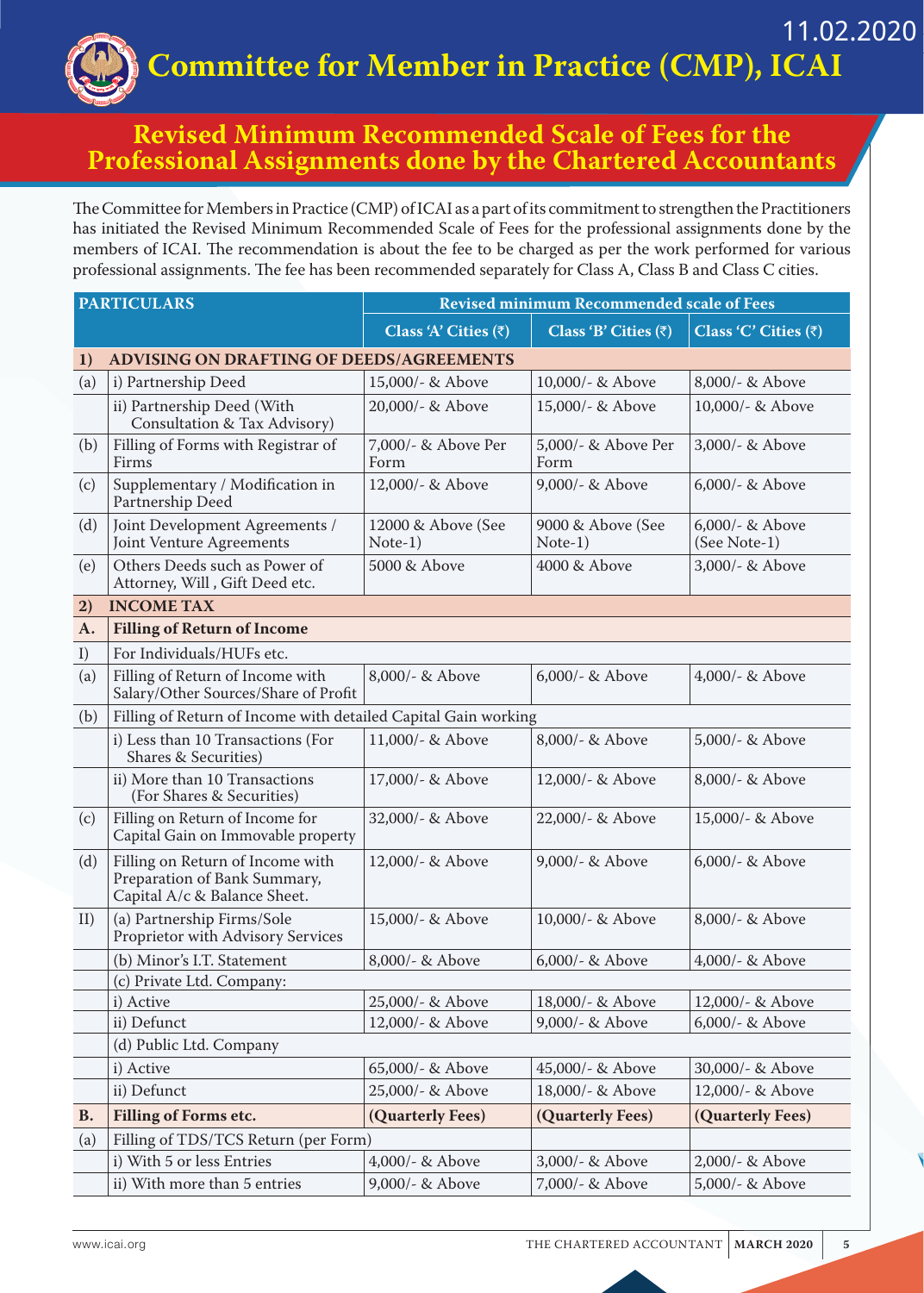| <b>PARTICULARS</b> |                                                                                       | <b>Revised minimum Recommended scale of Fees</b> |                                                        |                                     |  |
|--------------------|---------------------------------------------------------------------------------------|--------------------------------------------------|--------------------------------------------------------|-------------------------------------|--|
|                    |                                                                                       | Class 'A' Cities $(\bar{z})$                     | Class 'B' Cities $(\bar{z})$                           | Class 'C' Cities $(\bar{z})$        |  |
| (b)                | Filling of Form No. 15-H/G<br>(per Set)                                               | 4,000/- $&$ Above                                | $3,000/$ - & Above                                     | $2,000/$ - & Above                  |  |
| (c)                | Form No. 49-A/49-B                                                                    | $4,000/$ - & Above                               | 3,000/- & Above                                        | 2,000/- & Above                     |  |
| (d)                | Any other Forms filed under the<br>Income Tax Act                                     | 4,000/- & Above                                  | 3,000/- & Above                                        | 2,000/- & Above                     |  |
| $C_{\bullet}$      | <b>Certificate</b>                                                                    |                                                  |                                                        |                                     |  |
|                    | Obtaining Certificate from Income<br>Tax Department                                   | 14,000/- & Above                                 | 10,000/- & Above                                       | 7,000/- & Above                     |  |
| D.                 | <b>Filling of Appeals etc.</b>                                                        |                                                  |                                                        |                                     |  |
| (a)                | First Appeal Preparation of<br>Statement of Facts, Grounds of<br>Appeal, Etc.         | 32,000/- & Above                                 | 22,000/-& Above                                        | 15,000/- & Above                    |  |
| (b)                | Second Appeal (Tribunal)                                                              | 65,000/- & Above                                 | 45,000/- & Above                                       | 30,000/- & Above                    |  |
| E.                 | Assessments etc.                                                                      |                                                  |                                                        |                                     |  |
| (a)                | Attending Scrutiny Assessment/Appeal                                                  |                                                  |                                                        |                                     |  |
|                    | (i) Corporate                                                                         | See Note 1                                       | See Note 1                                             | See Note 1                          |  |
|                    | (ii) Non Corporate                                                                    | 32,000/- & Above                                 | 22,000/- & Above                                       | 15,000/- & Above                    |  |
| (b)                | <b>Attending before Authorities</b>                                                   | 10,000/- & Above Per<br>Visit                    | 7,000/- & Above Per<br>Visit                           | 5,000/- & Above Per<br><b>Visit</b> |  |
| (c)                | Attending for Rectifications/<br>Refunds/Appeal effects Etc.                          | 7,000/- & Above Per<br>Visit                     | 5,000/- & Above Per<br>Visit                           | 3,000/- & Above Per<br><b>Visit</b> |  |
| (d)                | <b>Income Tax Survey</b>                                                              | 80,000/- & Above                                 | 55,000/- & Above                                       | 35,000/- & Above                    |  |
| (e)                | T.D.S. Survey                                                                         | 50,000/- & Above                                 | 35,000/- & Above                                       | 25,000/- & Above                    |  |
| (f)                | Income Tax Search and Seizure                                                         | See Note 1                                       | See Note 1                                             | See Note 1                          |  |
| (g)                | Any other Consultancy                                                                 | See Note 1                                       | See Note 1                                             | See Note 1                          |  |
| 3)                 | <b>CHARITABLE TRUST</b>                                                               |                                                  |                                                        |                                     |  |
| (a)                | (i) Registration Under Local Act                                                      | 25,000/- & Above                                 | 18,000/- & Above                                       | 12,000/- & Above                    |  |
|                    | (ii) Societies Registration Act                                                       | 32,000/- & Above                                 | 22,000/- & Above                                       | 15,000/- & Above                    |  |
| (b)                | Registration Under Income Tax Act                                                     | 25,000/- & Above                                 | 18,000/- & Above                                       | 12,000/- & Above                    |  |
| (c)                | Exemption Certificate under section<br>80G of Income Tax Act                          | 20,000/- & Above                                 | 15,000/- & Above                                       | 10,000/- & Above                    |  |
| (d)                | Filing Objection Memo/other Replies                                                   | 10,000/- & Above                                 | 7,000/- & Above                                        | 5,000/- & Above                     |  |
| (e)                | Filing of Change Report                                                               | 10,000/- & Above                                 | 7,000/- & Above                                        | 5,000/- & Above                     |  |
| (f)                | Filing of Annual Budget                                                               | 10,000/- & Above                                 | 7,000/- & Above                                        | 5,000/- & Above                     |  |
| (g)                | Attending before Charity<br>Commissioner including for<br><b>Attending Objections</b> | 8,000/- & Above per<br>visit                     | 6,000/- & Above per $ 4,000\rangle$ - & Above<br>visit |                                     |  |
| (h)                | (i) F.C.R.A. Registration                                                             | 35,000/- & Above                                 | 25,000/- & Above                                       | 18,000/- & Above                    |  |
|                    | (ii) F.C.R.A. Certification                                                           | 8,000/- & Above                                  | 6,000/- & Above                                        | 4,000/- & Above                     |  |
| 4)                 | <b>COMPANY LAW AND LLP WORK</b>                                                       |                                                  |                                                        |                                     |  |
| (a)                | <b>Filing Application for Name</b><br>Approval                                        | 8,000/- & Above                                  | 6,000/- & Above                                        | 4,000/- & Above                     |  |
| (b)                | Incorporation of a Private Limited<br>Company/LLP                                     | 35,000/- & Above                                 | 25,000/- & Above                                       | 18,000/- & Above                    |  |
| (c)                | Incorporation of a Public Limited<br>Company                                          | 65,000/- & Above                                 | 45,000/- & Above                                       | 30,000/- & Above                    |  |
| (d)                | Advisory or consultation in drafting<br>MOA, AOA                                      | 15,000/- & Above                                 | $11,000/$ - & Above                                    | 8,000/- & Above                     |  |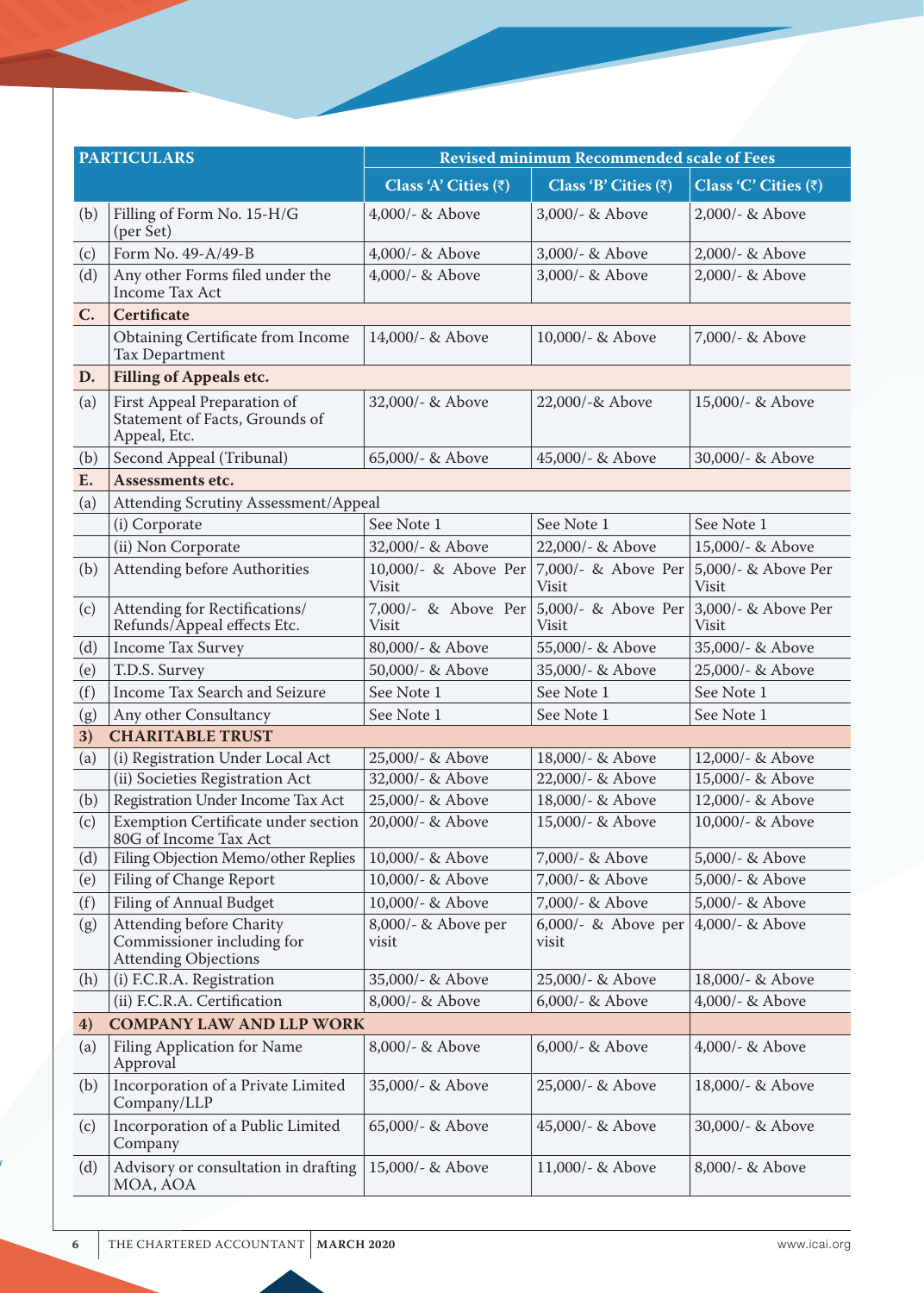| <b>PARTICULARS</b>                                                     |                                                                                                                                                        | <b>Revised minimum Recommended scale of Fees</b> |                                      |                                    |  |
|------------------------------------------------------------------------|--------------------------------------------------------------------------------------------------------------------------------------------------------|--------------------------------------------------|--------------------------------------|------------------------------------|--|
|                                                                        |                                                                                                                                                        | Class 'A' Cities $(\bar{z})$                     | Class 'B' Cities $(\bar{z})$         | Class 'C' Cities $(\bar{z})$       |  |
| (e)                                                                    | (i) Company's/LLP ROC Work,<br>Preparation of Minutes, Statutory<br>Register & Other Secretarial Work                                                  | See Note 1                                       | See Note 1                           | See Note 1                         |  |
|                                                                        | (ii) Certification (Per Certificate)                                                                                                                   | 15,000/- & Above                                 | 11,000/- & Above                     | 8,000/- & Above                    |  |
| (f)                                                                    | Filing Annual Return Etc.                                                                                                                              | 10,000/- & Above per<br>Form                     | 7,000/- & Above per<br>Form          | 5,000/- & Above                    |  |
| (g)                                                                    | Filing Other Forms Like: F-32, 18,<br>2 etc.                                                                                                           | 5,000/- & Above                                  | 4,000/- & Above per<br>Form          | 3,000/- & Above                    |  |
| (h)                                                                    | Increase in Authorised Capital<br>Filing of F-5, F-23, preparation<br>of Revised Memorandum of<br>Association/Article of Association/<br>LLP Agreement | 25,000/- & Above                                 | 20,000/- & Above                     | 14,000/- & Above                   |  |
| (i)                                                                    | DPIN/DIN per Application                                                                                                                               | 4,000/- & Above                                  | 3,000/- & Above                      | 2,000/- & Above                    |  |
| (i)                                                                    | Company Law Consultancy<br>including Petition drafting                                                                                                 | See Note 1                                       | See Note 1                           | See Note 1                         |  |
| (k)                                                                    | Company Law representation<br>including LLP before RD and NCLT                                                                                         | See Note 1                                       | See Note 1                           | See Note 1                         |  |
| (1)                                                                    | <b>ROC</b> Representation                                                                                                                              | See Note 1                                       | See Note 1                           | See Note 1                         |  |
| 5)                                                                     | <b>AUDIT AND OTHER ASSIGNMENTS</b>                                                                                                                     |                                                  |                                      |                                    |  |
|                                                                        | Rate per day would depend on the complexity of the work and the number of days spent by each person                                                    |                                                  |                                      |                                    |  |
|                                                                        | (i) Principal                                                                                                                                          | 18,000/- & Above per<br>day                      | 12,000/- & Above per<br>day          | 8,000/- & Above per<br>day         |  |
|                                                                        | (ii) Qualified Assistants                                                                                                                              | 10,000/- & Above per day                         | 7,000/- & Above per<br>day           | 5,000/- & Above per<br>day         |  |
|                                                                        | (iii) Semi Qualified Assistants                                                                                                                        | 5,000/- & Above per<br>day                       | 4,000/- & Above per<br>day           | 3,000/- & Above per<br>day         |  |
|                                                                        | (iv) Other Assistants                                                                                                                                  | 3,000/- & Above per<br>day                       | 2,000/- & Above per<br>day           | 1,000/- & Above per<br>day         |  |
|                                                                        | Subject to minimum indicative Fees as under:                                                                                                           |                                                  |                                      |                                    |  |
|                                                                        | (i) Tax Audit                                                                                                                                          | 40,000/- & Above                                 | 30,000/- & Above                     | 22,000/- & Above                   |  |
|                                                                        | (ii) Company Audit                                                                                                                                     |                                                  |                                      |                                    |  |
|                                                                        | (a) Small Pvt. Ltd. Co. (Turnover up<br>to $\bar{z}$ 2 crore)                                                                                          | 50,000/- & Above                                 | 35,000/- & Above                     | 25,000/- & Above                   |  |
|                                                                        | (b) Medium Size Pvt. Ltd. Co./<br>Public Ltd. Co.                                                                                                      | 80,000/- & Above                                 | 55,000/- & Above                     | 35,000/- & Above                   |  |
|                                                                        | (c) Large Size Pvt. Ltd. Co./ Public                                                                                                                   | See Note 1                                       | See Note 1                           | See Note 1                         |  |
|                                                                        | (iv) Review of TDS Compliance                                                                                                                          | 25,000/- & Above                                 | 18,000/- & Above                     | 12,000/& Above                     |  |
|                                                                        | (v) Transfer Pricing Audit                                                                                                                             | See Note 1                                       | See Note 1                           | See Note 1                         |  |
| <b>INVESTIGATION, MANAGEMENT SERVICES OR SPECIAL ASSIGNMENTS</b><br>6) |                                                                                                                                                        |                                                  |                                      |                                    |  |
|                                                                        | Rate per day would depend on the complexity of the work and the number of days spent by each person                                                    |                                                  |                                      |                                    |  |
| (a)                                                                    | Principal                                                                                                                                              | 35,000/- & Above + per<br>day charge             | 25,000/- & Above +<br>per day charge | 18,000/- & Above<br>per day charge |  |
| (b)                                                                    | Qualified Assistant                                                                                                                                    | 18,000/- & Above + per<br>day charge             | 12,000/- & Above +<br>per day charge | 8,000/- & Above<br>per day charge  |  |
| (c)                                                                    | Semi Qualified Assistant                                                                                                                               | 10,000/- & Above + per<br>day charge             | 7,000/- & Above +<br>per day charge  | 5,000/- & Above<br>per day charge  |  |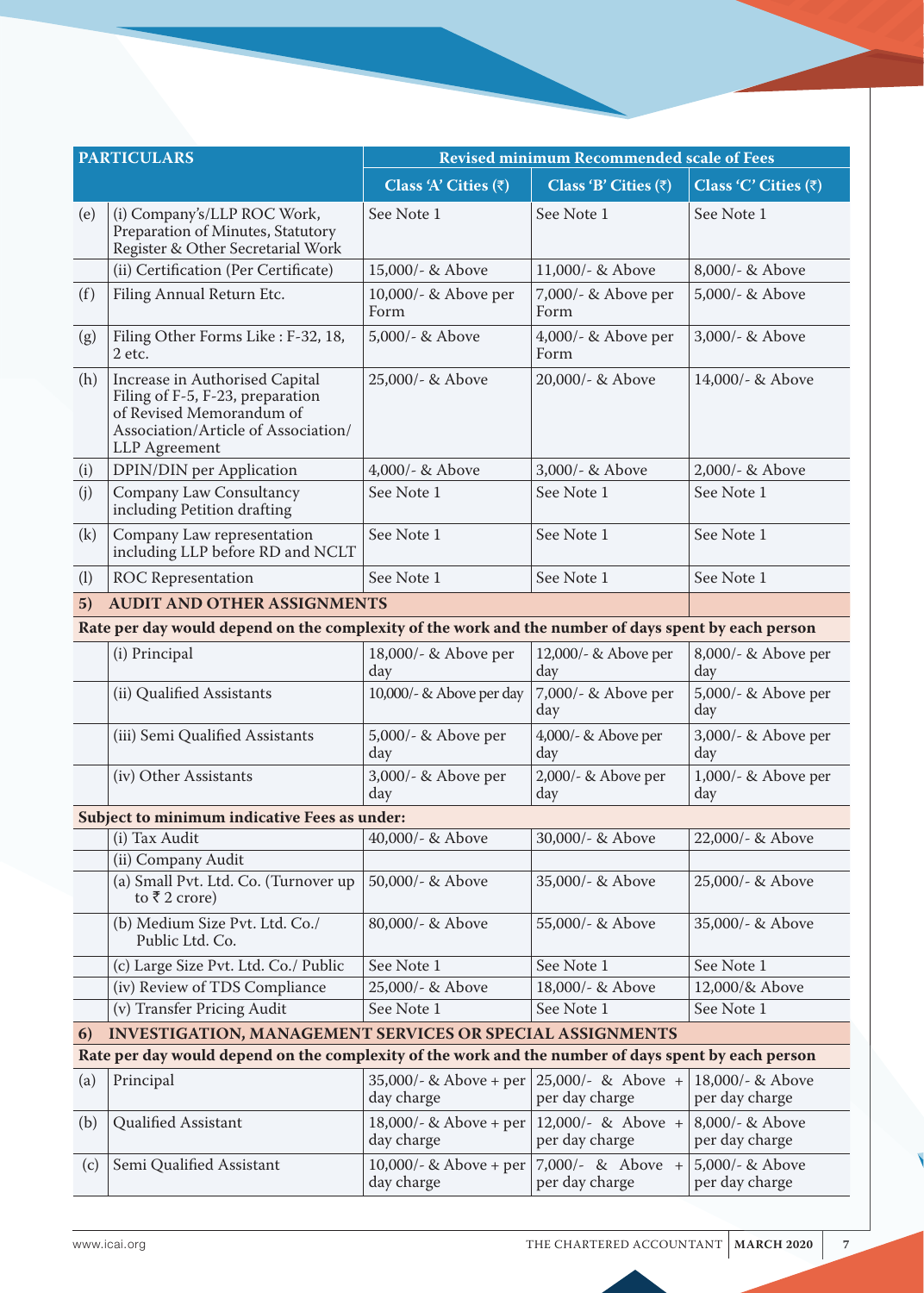| <b>PARTICULARS</b> |                                                                                                             | <b>Revised minimum Recommended scale of Fees</b>                                      |                                                                                       |                                                                                       |  |
|--------------------|-------------------------------------------------------------------------------------------------------------|---------------------------------------------------------------------------------------|---------------------------------------------------------------------------------------|---------------------------------------------------------------------------------------|--|
|                    |                                                                                                             | Class 'A' Cities $(\bar{z})$                                                          | Class 'B' Cities $(\bar{z})$                                                          | Class 'C' Cities (₹)                                                                  |  |
| 7)                 | <b>CERTIFICATION WORK</b>                                                                                   |                                                                                       |                                                                                       |                                                                                       |  |
| (a)                | Issuing Certificates under the Income<br>Tax Act i.e. U/s 80IA/80IB/10 A/10B<br>& other Certificates        | See Note 1                                                                            | See Note 1                                                                            | See Note 1                                                                            |  |
| (b)                | Other Certificates For LIC/<br>Passport/Credit Card/Etc.                                                    | 10,000/- & Above                                                                      | 7,000/- & Above                                                                       | 5,000/- & Above                                                                       |  |
| (c)                | Other Attestation (True Copy)                                                                               | 3,000/- & Above per<br>form                                                           | 2,000/- & Above per<br>form                                                           | $1,000/-$ & Above                                                                     |  |
| (d)                | Net worth Certificate for person<br>going abroad                                                            | 18,000/- & Above                                                                      | 12,000/- & Above                                                                      | 8,000/- & Above                                                                       |  |
| 8)                 | <b>RERA</b>                                                                                                 |                                                                                       |                                                                                       |                                                                                       |  |
| (a)                | Audit of Accounts                                                                                           | 10,000/- & Above                                                                      | 7,000/- & Above                                                                       | 5,000/- & Above                                                                       |  |
| (b)                | Appearance Before Appellate<br>Tribunal of Regulatory Authority or<br>Adjudicating Authority                | 50,000/- & Above                                                                      | 35,000/- & Above                                                                      | 25,000/- & Above                                                                      |  |
| (c)                | Advisory & Consultation                                                                                     | See Note 1                                                                            | See Note 1                                                                            | See Note 1                                                                            |  |
| (d)                | Certification for withdrawal of<br>amount                                                                   | See Note 1                                                                            | See Note 1                                                                            | See Note 1                                                                            |  |
| 9)                 | <b>CONSULTATION &amp; ARBITRATION</b>                                                                       |                                                                                       |                                                                                       |                                                                                       |  |
|                    | Rate per hour would depend on the complexity of the work and the number of hours spends by each person      |                                                                                       |                                                                                       |                                                                                       |  |
| (a)                | Principal                                                                                                   | 35,000/- & Above<br>(initial fees) + additional<br>fees @ 8,000/- & Above<br>per hour | 25,000/- & Above<br>(initial fees) + additional<br>fees @ 6,000/- & Above<br>per hour | 18,000/- & Above<br>(initial fees) + additional<br>fees @ 4,000/- & Above<br>per hour |  |
| (b)                | Qualified Assistant                                                                                         | 6,000/- & Above per<br>hour                                                           | 4,000/- & Above per<br>hour                                                           | 3,000/- & Above per<br>hour                                                           |  |
| (c)                | Semi Qualified Assistant                                                                                    | 3,000/- & Above per<br>hour                                                           | 2,000/- & Above per<br>hour                                                           | 1,000/- & Above per<br>hour                                                           |  |
| <b>10</b>          | <b>NBFC/RBI MATTERS</b>                                                                                     |                                                                                       |                                                                                       |                                                                                       |  |
| (a)                | NBFC Registration with RBI                                                                                  | See Note 1                                                                            | See Note 1                                                                            | See Note 1                                                                            |  |
| (b)                | <b>Other Returns</b>                                                                                        | 18,000/- & Above                                                                      | 12,000/- & Above                                                                      | 8,000/- & Above                                                                       |  |
| 11)                | <b>GST</b>                                                                                                  |                                                                                       |                                                                                       |                                                                                       |  |
| (a)                | Registration                                                                                                | 20,000/- & Above                                                                      | 15,000/- & Above                                                                      | 10,000/- & Above                                                                      |  |
| (b)                | Registration with Consultation                                                                              | See Note 1                                                                            | See Note 1                                                                            | See Note 1                                                                            |  |
| (c)                | Tax Advisory & Consultation i.e. about<br>value, taxability, classification, etc.                           | See Note 1                                                                            | See Note 1                                                                            | See Note 1                                                                            |  |
| (d)                | Challan/Returns                                                                                             | 15,000/- & Above +<br>(4,000/- Per Month)                                             | 10,000/- & Above +<br>(3,000/- Per Month)                                             | $8,000/-$ & Above +<br>(2,000/- Per Month)                                            |  |
| (e)                | Adjudication/Show Cause notice reply                                                                        | 30,000/- & Above                                                                      | 20,000/- & Above                                                                      | 15,000/- & Above                                                                      |  |
| (f)                | Filing of Appeal / Appeals Drafting                                                                         | 30,000/- & Above                                                                      | 20,000/- & Above                                                                      | 15,000/- & Above                                                                      |  |
| (g)                | Furnish details of inward/outward<br>supply                                                                 | See Note 1                                                                            | See Note 1                                                                            | See Note 1                                                                            |  |
| (h)                | Misc services i.e. refund,<br>cancellation/revocation registration,<br>maintain electronic cash ledger etc. | See Note 1                                                                            | See Note 1<br>See Note 1                                                              |                                                                                       |  |
| (i)                | Audit of accounts and reconciliation<br>Statement                                                           | 40,000/- & Above                                                                      | 20,000/- & Above                                                                      | 12,000/- & Above                                                                      |  |
| (j)                | Any Certification Work                                                                                      | 10,000/- & Above                                                                      | 7,000/- & Above                                                                       | 5,000/- & Above                                                                       |  |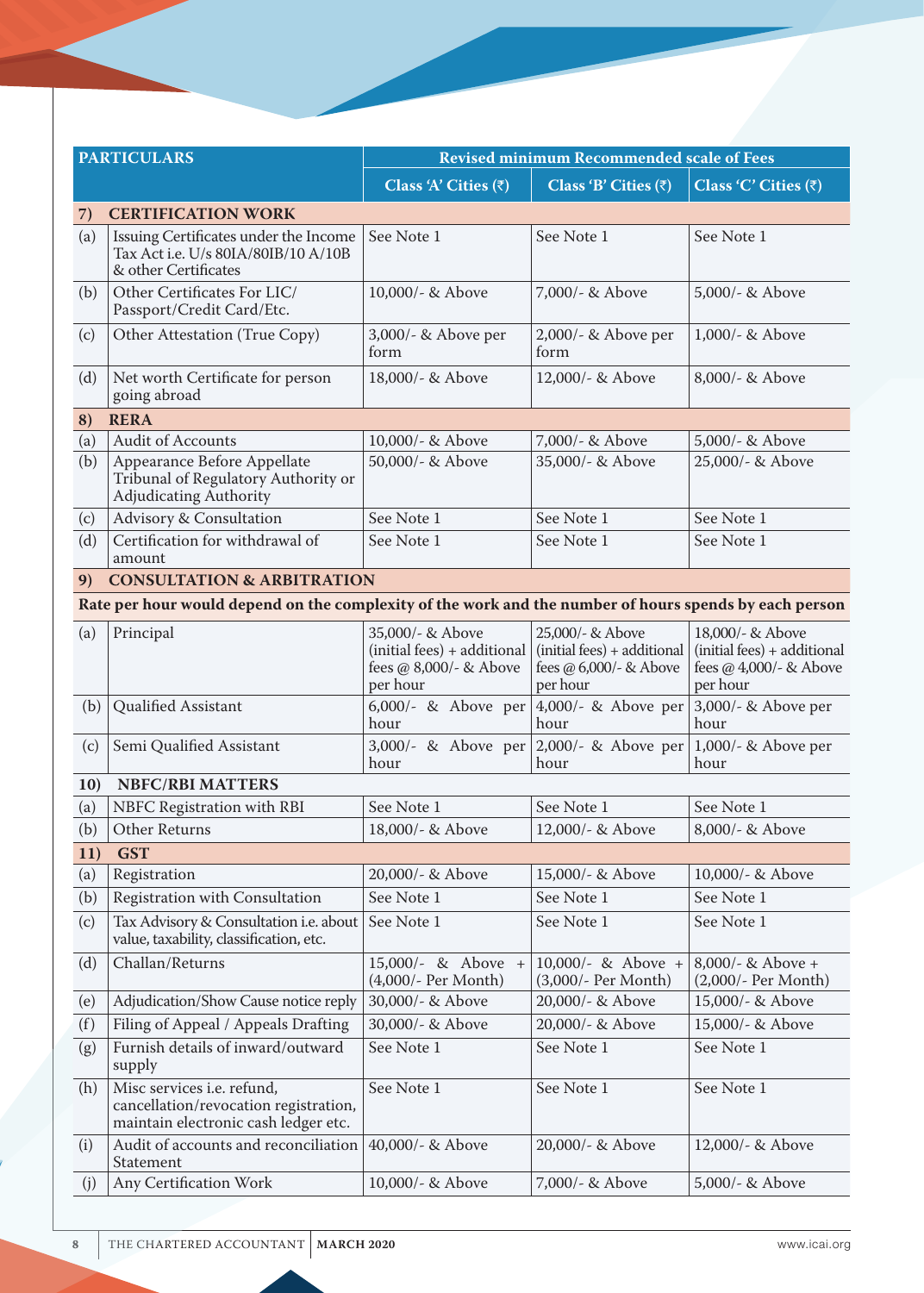|     | <b>PARTICULARS</b>                                                                                                                                                                       | <b>Revised minimum Recommended scale of Fees</b> |                              |                              |
|-----|------------------------------------------------------------------------------------------------------------------------------------------------------------------------------------------|--------------------------------------------------|------------------------------|------------------------------|
|     |                                                                                                                                                                                          | Class 'A' Cities $(\bar{z})$                     | Class 'B' Cities $(\bar{z})$ | Class 'C' Cities $(\bar{z})$ |
| 12) | <b>FEMA MATTERS</b>                                                                                                                                                                      |                                                  |                              |                              |
| (a) | Filing Declaration with RBI in<br>relation to transaction by NRIs/<br>OCBs                                                                                                               | 35,000/- & Above                                 | 25,000/- & Above             | 18,000/- & Above             |
| (b) | <b>Obtaining Prior Permissions from</b><br>RBI for Transaction with NRIs/<br>OCBs                                                                                                        | 50,000/- & Above                                 | 35,000/- & Above             | 25,000/- & Above             |
| (c) | Technical collaboration:<br>Advising, obtaining RBI permission,<br>drafting and preparing technical<br>collaboration agreement and<br>incidental matters                                 | See Note 1                                       | See Note 1                   | See Note 1                   |
| (d) | Foreign collaboration:<br>Advising, obtaining RBI permission,<br>drafting and preparing technical<br>collaboration agreement<br>and incidental matters (incl.<br>Shareholders Agreement) | See Note 1                                       | See Note 1                   | See Note 1                   |
| (e) | Advising on Non Resident Taxation<br>Matters including Double Tax<br>Avoidance Agreements including<br><b>FEMA</b>                                                                       | See Note 1                                       | See Note 1                   | See Note 1                   |
| 13) | PROJECT FINANCING                                                                                                                                                                        |                                                  |                              |                              |
| (a) | Preparation of CMA data                                                                                                                                                                  | See Note 1                                       | See Note 1                   | See Note 1                   |
| (b) | Services relating to Financial sector                                                                                                                                                    | See Note 1                                       | See Note 1                   | See Note 1                   |
| 14) | <b>ACCOUNTANCY SERVICES (New Heading)</b>                                                                                                                                                |                                                  |                              |                              |
|     | Book Keeping and the preparation of financial statements                                                                                                                                 |                                                  |                              | See Note 1                   |
|     | Other Services                                                                                                                                                                           |                                                  | See Note 1                   |                              |
| 15) | <b>Other Services not listed above</b><br>See Note 1                                                                                                                                     |                                                  |                              |                              |

**Notes:**

- 1) Fees to be charged depending on the complexity and the time spent on the particular assignment.
- 2) The above recommended minimum scale of fees is as recommended by the Committee for Members in Practice (CMP) of ICAI
- 3) The aforesaid table states recommendatory minimum scale of fees works out by taking into account average time required to complete such assignments. However, members are free to charge varying rates depending upon the nature and complexity of assignment and time involved in completing the same.
- 4) Office time spent in travelling & out-of-pocket expenses would be chargeable. The Committee issues for general information the above recommended scale of fees which it considers reasonable under present conditions. It will be appreciated that the actual fees charged in individual cases will be matter of agreement between the member and the client.
- 5) GST should be collected separately wherever applicable.
- 6) The Committee also recommends that the bill for each service should be raised separately and immediately after the services are rendered.
- 7) Classification of Class A, Class B & Class C Cities are given in **Annexure 'A'**
- 8) The amount charged will be based on the location of the service provider.